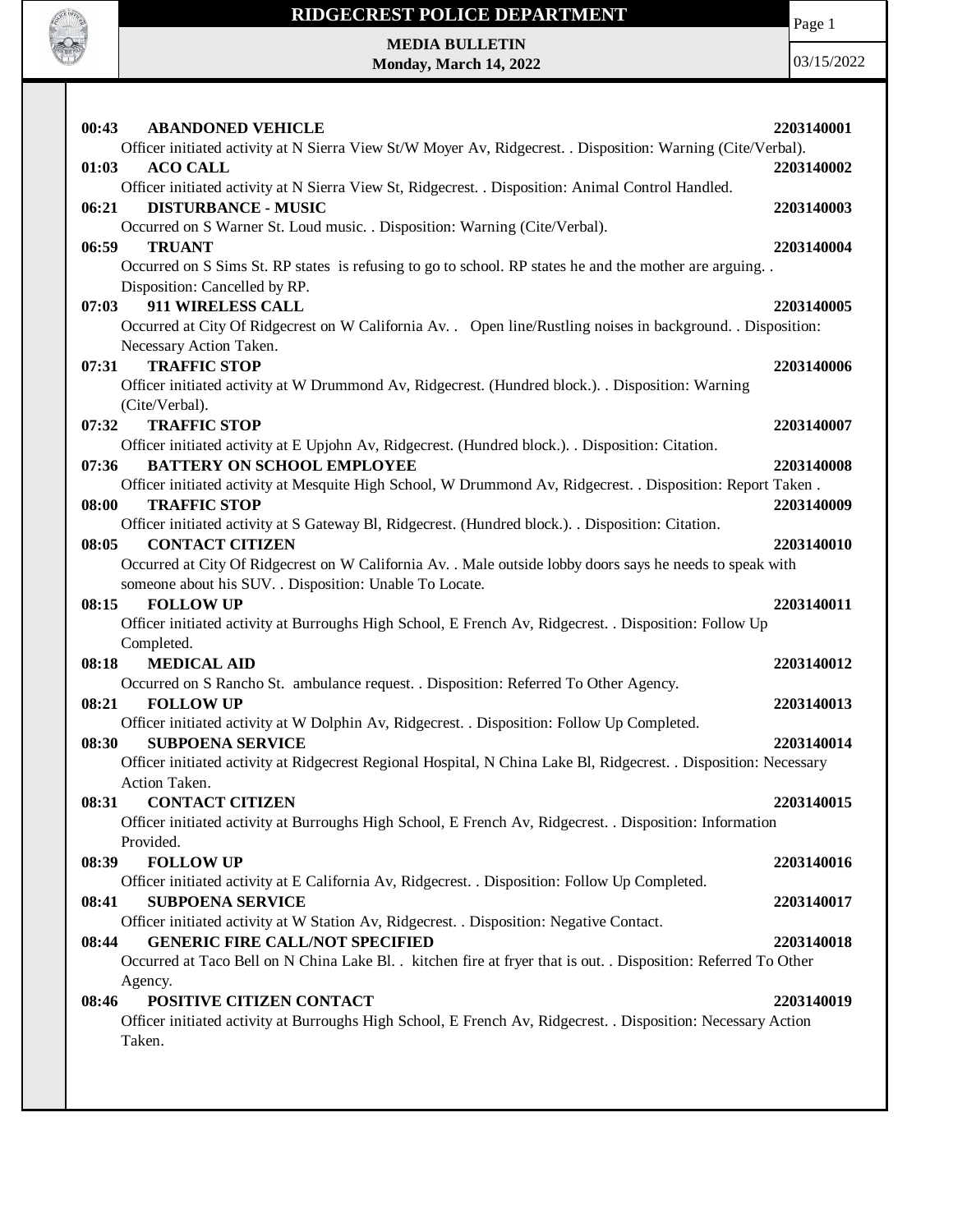

**MEDIA BULLETIN Monday, March 14, 2022** Page 2 03/15/2022

**08:48 SUBPOENA SERVICE 2203140020** Officer initiated activity at S Norma St, Ridgecrest. . Disposition: Negative Contact. **08:48 STOLEN VEHICLE REPORT 2203140021** Occurred on N Norma St. Service Class: VOIP rp states he believes that his veh was stolen. rp states he last saw is veh at midnight 2018 toyota p/u. . . **09:03 TICKET SIGN OFF 2203140022** Occurred at City Of Ridgecrest on W California Av. . Admin fees paid. . Disposition: Necessary Action Taken. **09:49 FOLLOW UP 2203140023** Officer initiated activity at Snow, Gilbert Dr Dds, N Norma St, Ridgecrest. . Disposition: Follow Up Completed. **10:01 CONTACT CITIZEN 2203140024** Officer initiated activity at James Monroe Middle School, W Church Av, Ridgecrest. . Disposition: Information Provided. **10:20 VIOLATION OF COURT ORDER 2203140025** Occurred at City Of Ridgecrest on W California Av. . CALL RP/ attempting to contact rp/RO in place states no contact. . Disposition: Information Provided. **10:27 MEDICAL AID 2203140026** Occurred at Burroughs High School on E French Av. . Service Class: CNTX ambulance request. . Disposition: Assisted. **10:31 SUSPICIOUS PERSON 2203140027** Occurred on N Sage Ct. (Hundred block.) RP STATES 3-4 PEOPLE ARE IN HIS NEIGHBORS YARD AND DOESN'T BELIEVE THERE SHOULD BE ANYONE THERE. . Disposition: Checks Ok. **10:36 TRAFFIC STOP 2203140028** Officer initiated activity at N Downs St, Ridgecrest. (Hundred block.). . Disposition: Warning (Cite/Verbal). **10:51 CONTACT CITIZEN 2203140029** Occurred at City Of Ridgecrest on W California Av. . Rp in the lobby-would like to speak with code enforcement about a letter she received. . Disposition: Information Received. **11:20 ABANDONED VEHICLE 2203140030** Occurred on S Holly Canyon Dr. 2 veh with flat tires in the driveway-RP states they have been there for over 2 months. . Disposition: Report Taken . **11:20 FOUND BICYCLE 2203140031** Occurred on S Sunset St. RP states there is a bicycle on his property and request someone to pick it up. . Disposition: Report Taken . **11:22 SUSPICIOUS PERSON 2203140032** Occurred at Murray Middle School on E Drummond Av. . RP states there is a subject walking down the street with what appears to be a tactial vest. RP states subj is wearing black pants and gray shirt. . Disposition: Checks Ok. **11:23 ABANDONED VEHICLE 2203140033** Occurred at W Coso Av/N Warner St. Small blue veh. . Disposition: Checks Ok. **11:31 CONTACT CITIZEN 2203140034** Officer initiated activity at Murray Middle School, E Drummond Av, Ridgecrest. . Disposition: Information Provided. **11:47 911 WIRELESS CALL 2203140035** Occurred at City Of Ridgecrest on W California Av. . Open line/Voices in background. . Disposition: Necessary Action Taken. **11:54 FOOT PATROL 2203140036** Officer initiated activity at Burroughs High School, E French Av, Ridgecrest. . Disposition: Checks Ok.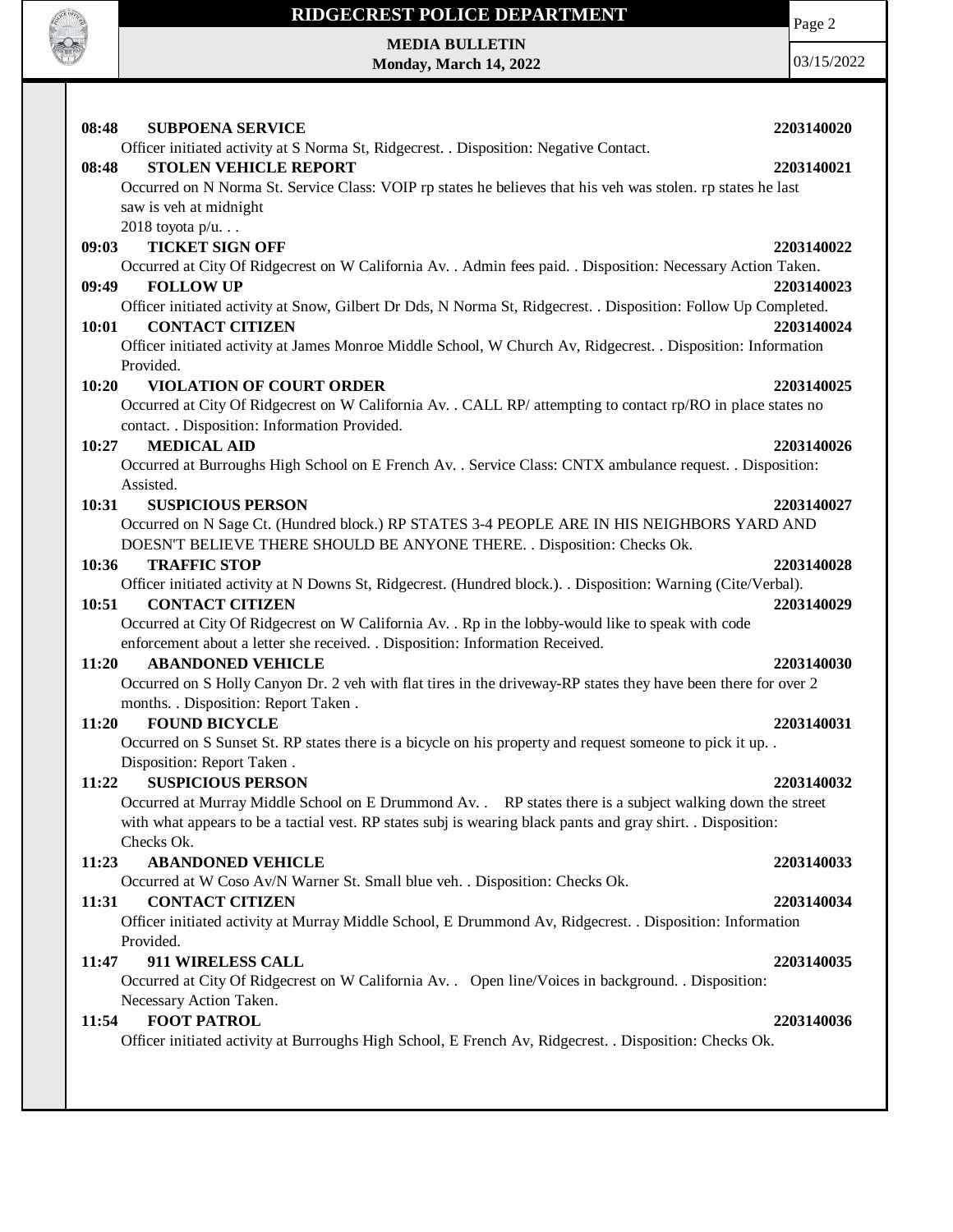

Page 3

**MEDIA BULLETIN Monday, March 14, 2022**

| 12:00<br><b>MEDICAL AID</b><br>Occurred on W Wasp Av. Service Class: RESD ambulance request. . Disposition: Referred To Other Agency.                                                                                                                  | 2203140037               |
|--------------------------------------------------------------------------------------------------------------------------------------------------------------------------------------------------------------------------------------------------------|--------------------------|
| <b>DISTURBANCE - VERBAL</b><br>12:04<br>Occurred at Sands Mobile Home Park on W Ridgecrest Bl. . 2 subjs verbal. . Disposition: Checks Ok.                                                                                                             | 2203140038               |
| 12:09<br><b>FOLLOW UP</b>                                                                                                                                                                                                                              | 2203140039               |
| Occurred at Rodeway Inn And Suites Heritage on N Norma St. Disposition: Follow Up Completed.<br><b>CONTACT CITIZEN</b><br>12:24<br>Occurred at City Of Ridgecrest on W California Av. . CALL RP/would like a call from code enforcement                | 2203140040               |
| regarding an address. . Disposition: Information Received.<br><b>UNWANTED SUBJECT</b><br>12:28<br>Occurred at Center For Athletic Training Success on W Ridgecrest Bl. . Older WMA/6ft/grey                                                            | 2203140041               |
| sweater/cap/scabs on face/rp states the subject is doing drugs and yelling at staff. subject is towards the back<br>of the building in the alley. . Disposition: Checks Ok.<br><b>FOLLOW UP</b><br>12:30                                               | 2203140042               |
| Officer initiated activity at Burroughs High School, E French Av, Ridgecrest. . Disposition: Follow Up<br>Completed.                                                                                                                                   |                          |
| 911 WIRELESS CALL<br>12:38<br>Occurred at City Of Ridgecrest on W California Av. . silence//no answer on callback. . Disposition: Log Note<br>Only.                                                                                                    | 2203140043               |
| <b>ACO CALL</b><br>12:53<br>Occurred on W Wasp Av. Rp states there is a dog on her porch under one of the chairs and thinks that it might<br>be hurt. rp states she can not get to the dog as it is aggressive. . Disposition: Necessary Action Taken. | 2203140044               |
| <b>FOLLOW UP</b><br>13:21<br>Officer initiated activity at S Holly Canyon Dr, Ridgecrest. . Disposition: Follow Up Completed.                                                                                                                          | 2203140045               |
| 13:32<br><b>THEFT</b><br>Occurred at Hampton Inn & Suites on E Sydnor Av. . Property was taken from locked veh -RP requesting<br>contact. . Disposition: Report Taken .                                                                                | 2203140046               |
| <b>CONTACT CITIZEN</b><br>13:42<br>Occurred at City Of Ridgecrest on W California Av. . CALL RP/requesting contact from WC regarding doing a<br>PCC. . Disposition: Information Received.                                                              | 2203140047               |
| <b>CODE VIOLATION</b><br>13:52<br>Officer initiated activity at Walmart Supercenter, E Bowman Rd, Ridgecrest. . Disposition: Warning<br>(Cite/Verbal).                                                                                                 | 2203140048               |
| 13:55<br><b>ACO CALL</b><br>Occurred at E California Av/S American St. 2 chihuahuas chasing cars and going after people/one is black and<br>one is tan. . Disposition: Unable To Locate.                                                               | 2203140049               |
| <b>CONTACT CITIZEN</b><br>14:00<br>Officer initiated activity at Richmond Elementary School, E Rowe St, Ridgecrest. . Disposition: Information<br>Provided.                                                                                            | 2203140050               |
| POSITIVE CITIZEN CONTACT<br>14:12<br>Officer initiated activity at James Monroe Middle School, W Church Av, Ridgecrest. . Disposition: Necessary<br>Action Taken.                                                                                      | 2203140051               |
| <b>MISSING PERSON</b><br>14:14<br>Occurred on N Florence St. Mother is missing. . Disposition: Report Taken.<br><b>ACO CALL</b><br>14:19                                                                                                               | 2203140052<br>2203140053 |
| Occurred at Stater Brothers #109 on N China Lake Bl. . Dog in the car -panting -parked North end of the<br>parking lot. . Disposition: Unable To Locate.                                                                                               |                          |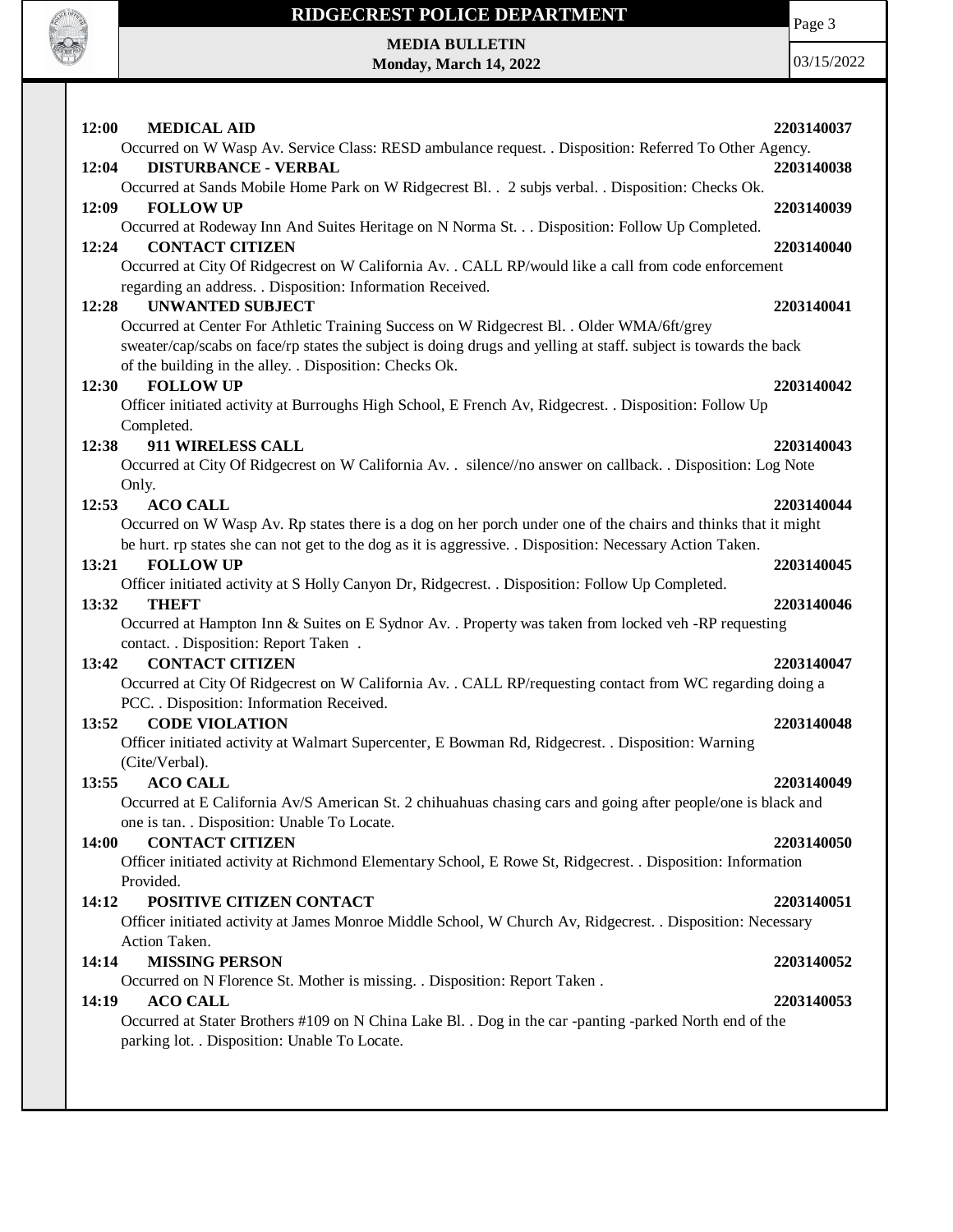

# **RIDGECREST POLICE DEPARTMENT MEDIA BULLETIN**

**Monday, March 14, 2022**

Page 4

| <b>EMBEZZLED VEHICLE</b><br>14:19                                                                                        | 2203140054 |
|--------------------------------------------------------------------------------------------------------------------------|------------|
| Occurred at United Rent A Car on E Ridgecrest Bl. . Veh was rented and has not been returned. veh was                    |            |
| supposed to be returned on 3/13/22 at 10 am. . Disposition: Report Taken.                                                |            |
| 14:35<br>PATROL CHECK                                                                                                    | 2203140055 |
| Officer initiated activity at Skate Park, E French Av, Ridgecrest. . Disposition: Checks Ok.                             |            |
| 14:37<br><b>MEDICAL AID</b>                                                                                              | 2203140056 |
| Occurred on N Inyo St. ambulance request. . Disposition: Referred To Other Agency.                                       |            |
| <b>DISTURBANCE</b><br>14:37                                                                                              | 2203140057 |
| Occurred at Burroughs High School on E French Av. . Cold 415. . Disposition: Checks Ok.                                  |            |
| <b>WELFARE CHECK</b><br>14:50                                                                                            | 2203140058 |
| Occurred on N Wayne St. rp stating she hasnt heard from her mother in law in over a year and she has been                |            |
| trying to call her and no one is answering the phone/would also like call back with dispo. . Disposition:                |            |
| Necessary Action Taken.                                                                                                  |            |
| 15:02<br><b>DISTURBANCE FIGHT</b>                                                                                        | 2203140059 |
| Occurred at Burroughs High School on E French Av. . juvs fighting in the intersection                                    |            |
| 2nd RP states there are about 20 kids fighting. . Disposition: Checks Ok.                                                |            |
| <b>ACO CALL</b><br>15:12                                                                                                 | 2203140060 |
| Occurred at W Ward Av/N Palo Verde Dr. HBC cat/rp states she is going to wait at the intersection and is                 |            |
| holding onto the cat/rp unable to transport due to being on a bike. . Disposition: Cancelled by RP.                      |            |
| <b>VANDALISM REPORT</b><br>15:13                                                                                         | 2203140061 |
| Occurred at Town & Country Mobile Home Park on N Norma St. . Someone broke the side window-wants to                      |            |
| file a report. . Disposition: Log Note Only.                                                                             |            |
| <b>FOLLOW UP</b><br>15:14                                                                                                | 2203140062 |
| Officer initiated activity at Burroughs High School, E French Av, Ridgecrest. . Disposition: Follow Up                   |            |
| Completed.                                                                                                               |            |
| 15:20<br><b>CONTACT CITIZEN</b>                                                                                          | 2203140063 |
| Occurred on N Gold Canyon Dr. Rp requesting contact at her residence was involved in the fight at the                    |            |
| burroughs intersection]. . Disposition: Information Provided.                                                            |            |
| <b>FOLLOW UP</b><br>15:33                                                                                                | 2203140064 |
| Occurred at Ridgecrest Regional Hospital on N China Lake Bl. . 22-776. . Disposition: Follow Up Completed.               |            |
| <b>SHOPLIFTING</b><br>15:34                                                                                              | 2203140065 |
| Occurred at Albertson's #6331 on S China Lake Bl. . Rp states she had subjs trying to shoplift. rp states she            |            |
| got the property back but would still like an officer. . Disposition: Information Provided.                              |            |
| 15:53<br><b>FOUND PROPERTY</b>                                                                                           | 2203140066 |
| Occurred at City Of Ridgecrest on W California Av. . Found property. . Disposition: Report Taken.                        |            |
| <b>Mental Health Evaluation</b><br>15:53                                                                                 | 2203140067 |
| Occurred at Bella Sera on N China Lake Bl. . Rp states a resident has barricaded themselves in their room and            |            |
| will not let nursing staff anywhere near him. rp states she needs an eval done on the subj. . Disposition:<br>Checks Ok. |            |
| <b>ACO CALL</b><br>15:58                                                                                                 | 2203140068 |
| Occurred on N Oasis Dr. 2 dogs chained up in the backyard/no food and no water present. . Disposition:                   |            |
|                                                                                                                          |            |
| Necessary Action Taken.                                                                                                  |            |
| <b>CONTACT CITIZEN</b><br>16:14<br>Occurred on W Lynn Wy. RP wants contact. . Disposition: Report Taken.                 | 2203140069 |
|                                                                                                                          |            |
|                                                                                                                          |            |
| 16:20<br><b>THEFT</b>                                                                                                    | 2203140070 |
| Occurred on N Krista Ct. Rp in the lobby-states she had jewelry stolen from her house. . Disposition: Report<br>Taken.   |            |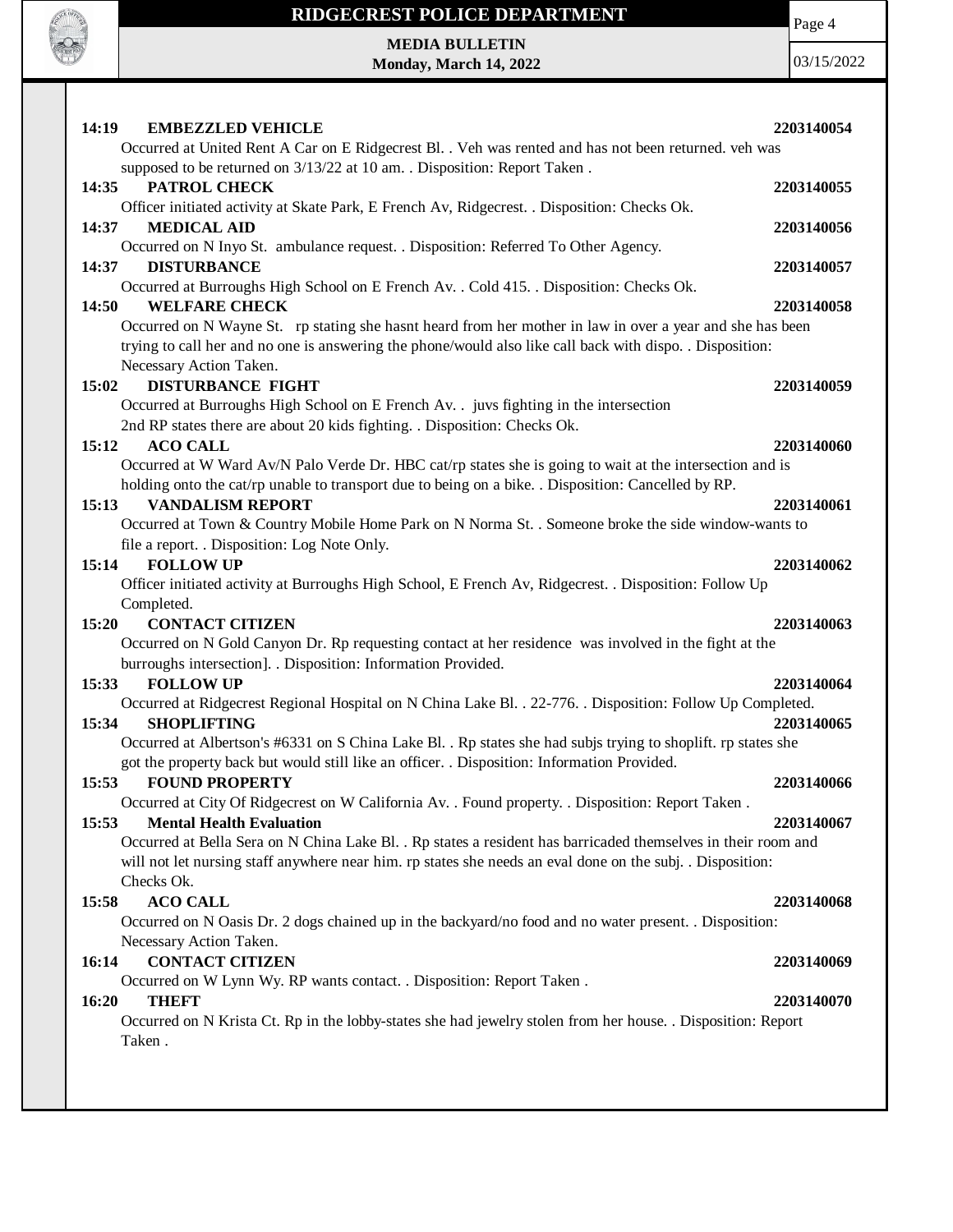

**MEDIA BULLETIN Monday, March 14, 2022** Page 5 03/15/2022

| 16:21<br><b>VIOLATION OF COURT ORDER</b><br>Occurred on W California Av. CALL RP//rp states she has an RO against her neighbor and he came into her                                                                                             | 2203140071 |
|-------------------------------------------------------------------------------------------------------------------------------------------------------------------------------------------------------------------------------------------------|------------|
| work yesterday. . Disposition: Necessary Action Taken.                                                                                                                                                                                          |            |
| <b>MEDICAL AID</b><br>16:39                                                                                                                                                                                                                     | 2203140072 |
| Occurred on N Sahara Dr. ambulance request. . Disposition: Referred To Other Agency.                                                                                                                                                            |            |
| VIOLATION OF COURT ORDER-DOM VIOL<br>16:58                                                                                                                                                                                                      | 2203140073 |
| Occurred on W Willow Av. (Hundred block.) anon rp states subj walking around dirt lot in between the homes<br>and picking up things. subj is sitting in truck swaying back and forth taking shirt on and off. subj is in a red<br>toyota tacoma |            |
| SA/Smith, Michael 10/11/88 chg/PC 273.6; PC 273.5; PC 3056 booked CRF. . Disposition: Arrest Made.                                                                                                                                              |            |
| <b>HIT AND RUN REPORT</b><br>16:59                                                                                                                                                                                                              | 2203140074 |
| Occurred at Denny's on N China Lake Bl. . CALL RP//RP STATES HIT A CAR AT DENNYS EARLIER AND                                                                                                                                                    |            |
| FLED THE SCENE gave this information to rp and she is calling to prevent him from getting in trouble.                                                                                                                                           |            |
| Disposition: Report Taken.                                                                                                                                                                                                                      |            |
| <b>LEWD OR LASCIVIOUS ACTS REPORT</b><br>17:01                                                                                                                                                                                                  | 2203140075 |
| Occurred at Women's Center on S China Lake Bl. . Rp would like contact in their lobby. . Disposition: Report<br>Taken.                                                                                                                          |            |
| 17:02<br><b>UNWANTED SUBJECT</b>                                                                                                                                                                                                                | 2203140076 |
| Occurred at Liberty Tax on N China Lake Bl. . Rp states female at location inquiring about another person's                                                                                                                                     |            |
| taxes. rp states subj is being irrate and will not leave. . Disposition: Unable To Locate.                                                                                                                                                      |            |
| 911 HANG UP<br>17:06                                                                                                                                                                                                                            | 2203140077 |
| Occurred at City Of Ridgecrest on W California Av. . hang up//unable to call back. . Disposition: Log Note                                                                                                                                      |            |
| Only.                                                                                                                                                                                                                                           |            |
| 17:26<br><b>MEDICAL AID</b><br>Occurred on S Porter St. Service Class: VOIP ambulance request. . Disposition: Referred To Other Agency.                                                                                                         | 2203140078 |
| 17:40<br><b>BURGLARY ALARM</b>                                                                                                                                                                                                                  | 2203140079 |
| Occurred at Aegis Treatment Center on W Inyokern Rd. . Commerical burglary. . Disposition: False Alarm.                                                                                                                                         |            |
| 17:47<br><b>CONTACT CITIZEN</b>                                                                                                                                                                                                                 | 2203140080 |
| Occurred at City Of Ridgecrest on W California Av. . CALL RP//rp requesting P5 call her regarding her                                                                                                                                           |            |
| daughter. . Disposition: Information Provided.                                                                                                                                                                                                  |            |
| 911 WIRELESS CALL<br>17:56                                                                                                                                                                                                                      | 2203140081 |
| Occurred at City Of Ridgecrest on W California Av. . Cellular E911 Call: Open line/silence/VM on call back. .                                                                                                                                   |            |
| Disposition: Necessary Action Taken.                                                                                                                                                                                                            |            |
| <b>WELFARE CHECK</b><br>17:57                                                                                                                                                                                                                   | 2203140082 |
| Occurred on E Ridgecrest Bl. Rp requesting welck. rp states roommate not doing good and wants to make sure                                                                                                                                      |            |
| that she is ok. . Disposition: Checks Ok.                                                                                                                                                                                                       |            |
| <b>CONTACT CITIZEN</b><br>18:01                                                                                                                                                                                                                 | 2203140083 |
| Occurred at City Of Ridgecrest on W California Av. . RP wants to speak to an officer regarding moving to<br>Ridgecrest/Rp stating she read a bad Yelp review. . Disposition: Information Provided.                                              |            |
| <b>FOLLOW UP</b><br>18:02                                                                                                                                                                                                                       | 2203140084 |
| Officer initiated activity at Women's Center, S China Lake Bl, Ridgecrest. . Disposition: Duplicate Call Entered.                                                                                                                               |            |
| PRISONER TRANSPORT<br>18:13                                                                                                                                                                                                                     | 2203140085 |
| Occurred at City Of Ridgecrest on W California Av. Disposition: Necessary Action Taken.                                                                                                                                                         |            |
| <b>ACO CALL</b><br>18:30                                                                                                                                                                                                                        | 2203140086 |
| Occurred at W Ward Av/N Norma St. Report of chihuahua running SB W side of street. . Disposition: Animal<br>Control Handled.                                                                                                                    |            |
|                                                                                                                                                                                                                                                 |            |